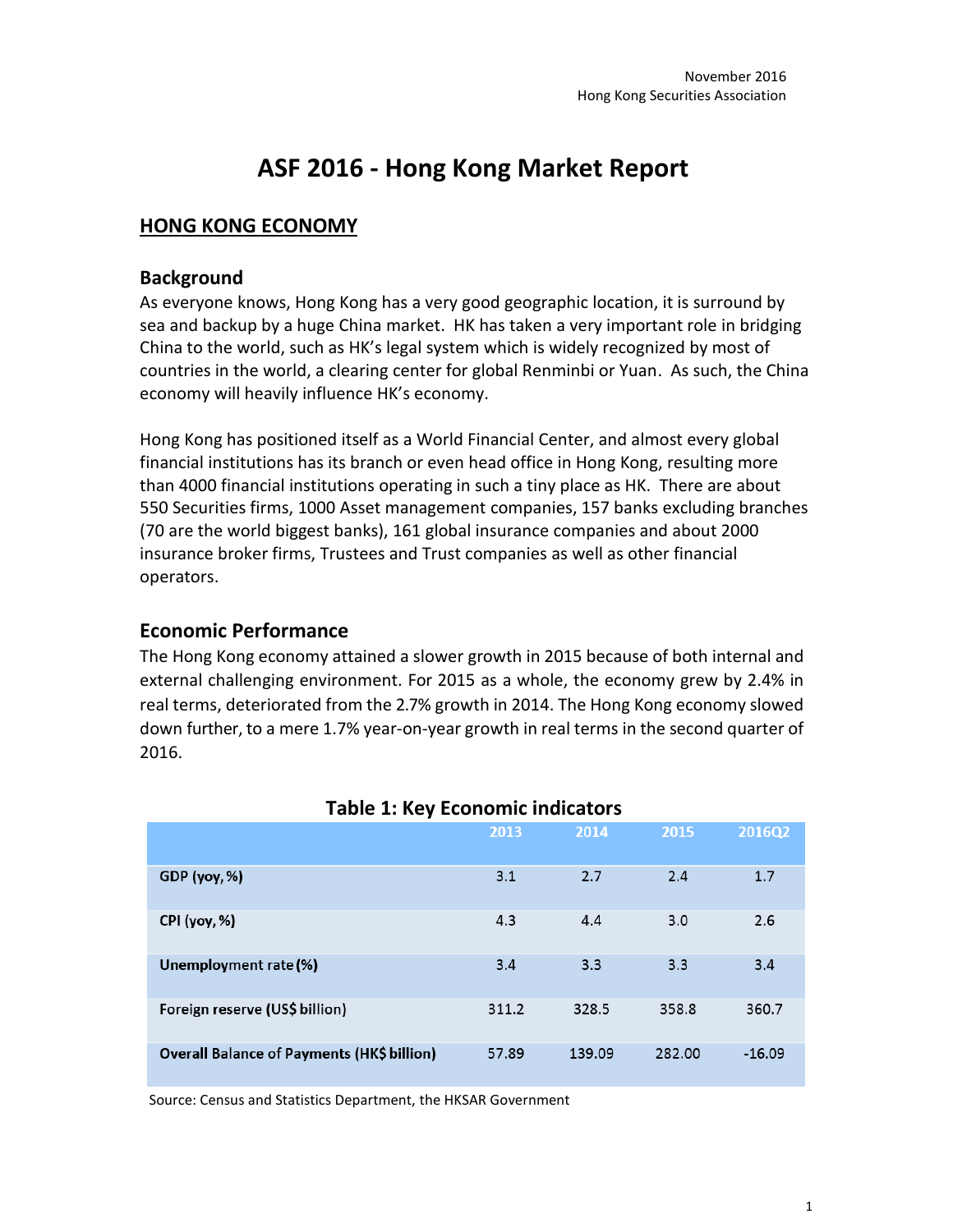In 2015, consumer price inflation dropped. Consumer price inflation was 3.0% in 2015, down from 4.3% and 4.4% respectively in 2013 and 2014. Consumer price inflation moderately decreased to 2.6% in the second quarter of 2016 mainly due to abating price increases in the food and private housing rental components.



**Chart 1: Year-on-year Rates of Change in the Consumer Price Index**

Source: Census and Statistics Department, the HKSAR Government

The labor market was in a state of full employment in 2015. Labor demand remained firm, as a result of the largely resilient domestic sector while the tourism-related sectors slowed down. The labor market remained broadly stable in the second quarter of 2016 with an un- employment rate at 3.4%. Reflecting the slow economic growth, total employment grew only mildly over a year earlier.

The low interest rate environment in Hong Kong continued through 2015 amid the ongoing accommodative monetary policy in the United States. The Hong Kong dollar interest settlement rates slightly increased after United States hiked its interest rate in December 2015. Hong Kong dollar interest rates continued to remain at low levels. The Hong Kong dollar best lending rates remained steady at around 5.00% for 2015 and through first half of 2016.

# **Chart 2: Hong Kong Dollar Interest Settlement Rates**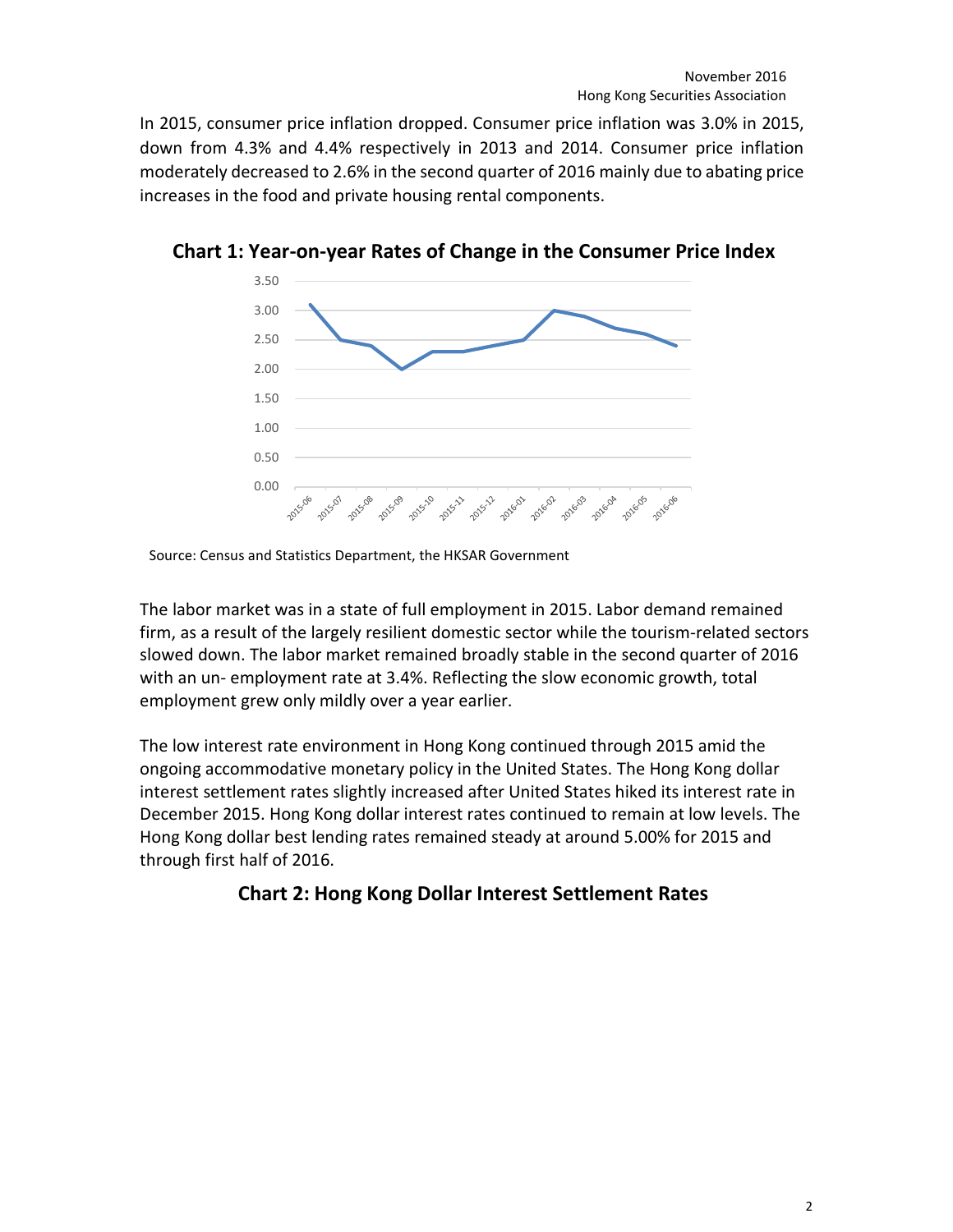

Source: Census and Statistics Department, the HKSAR Government

#### **Economic Forecasts Re: Hong Kong**

Quite many big incidents happened in 2016, such as UK's decision to exit EU, USA's election of the new President Donald Trump, who won the election as a dark horse. RMB's joining SDR and the continuous depreciation of RMB and so on.

Short-China has clouded the economic outlook for both China and HK, while China has defined its economy developing in "L" shape. As such, Hong Kong economy is projected to expand by 1-2% in 2016, compared to the 2.4% growth in 2015.

All the above factors are affecting HK's performance, especially the stock and commodities market. The Hong Kong economy slowed down further, to a mere 1.7% year-on- year growth in real terms in the second quarter of 2016. The weak performance was mainly weighed down by a drop in tourist spending and moderated growth in domestic demand as a whole.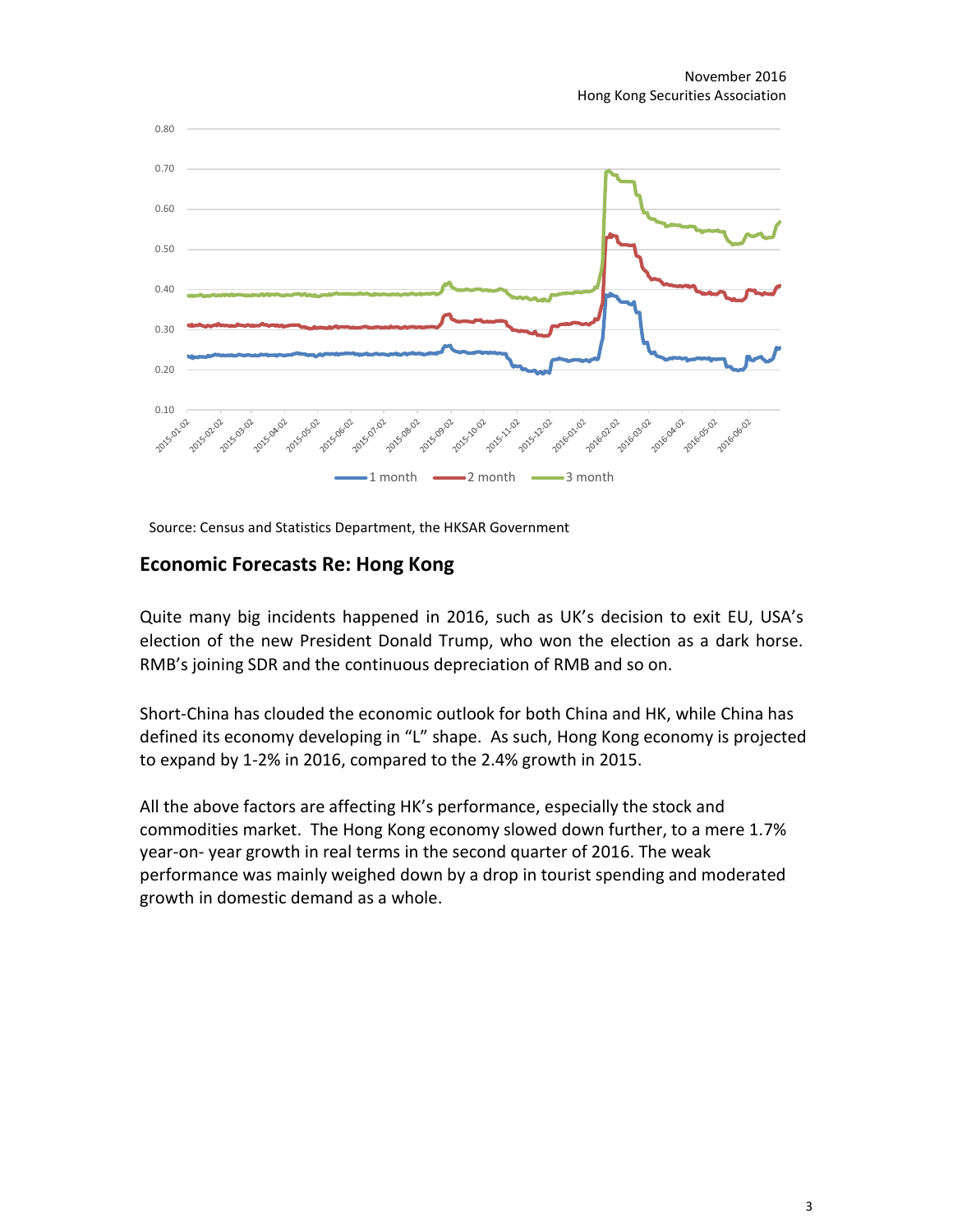### **SECURITIES MARKETS**

#### **Market Performance in 2015-2016**

After the short bull market developed in first half of 2015, followed by a sharp drop in the last two quarters the same year, it created a volatility of 8220 Hang Seng Index points (HSI) (28588-20368). The bear market brought forward to early 2016, made a year low of 18278 (HSI) in February. With the progress of Shenzhen Connect, the market improves in the second half of the year.

## **Capital Market**

The Hong Kong stock market exhibited considerable volatility in 2015. The market capitalization of the Hong Kong stock market was approximately HK\$24.68 trillion at end of 2015.

As of June 2016, a total of 1,902 companies were listed on the Stock Exchange of Hong Kong Limited (SEHK) with a total market capitalization of HK\$23.06 trillion, a 6.6% lower than at end of 2015. Mainland enterprises continued to play a dominant role in Hong Kong stock market. At end of June 2016, a total of 966 Mainland enterprises (including 231 H-share companies, 152 "RedChips" companies and 583 private enterprises) were listed on the SEHK, accounting for 50.79% of the total number of listed companies and 63.00% of total market capitalization. By market capitalization, Hong Kong was the eighth largest stock exchange in the world and fourth largest in Asia according to the World Federation of Exchanges as at the end of December 2015.

|                                               | 2013   | 2014   | 2015   | 2016 (June) |
|-----------------------------------------------|--------|--------|--------|-------------|
| <b>Number of listed companies</b>             | 1,643  | 1,752  | 1,866  | 1,902       |
| Total market capitalization (HK\$Bil)         | 24,043 | 25,072 | 24,684 | 23,063      |
| Number of listed securities                   | 8,522  | 9,060  | 9,015  | 8,497       |
| Number of equity warrants                     | 8      | 10     | 13     | 13          |
| <b>Number of derivatives warrants</b>         | 4,715  | 4,938  | 4,590  | 4,070       |
| <b>Number of Callable Bull/Bear Contracts</b> | 1,620  | 1,579  | 1,630  | 1,547       |
| Number of mutual funds                        | 129    | 134    | 145    | 159         |
| Number of debt securities                     | 403    | 640    | 762    | 797         |

## **Table 2: Key statistics of securities listed on SEHK**

Source: HKEx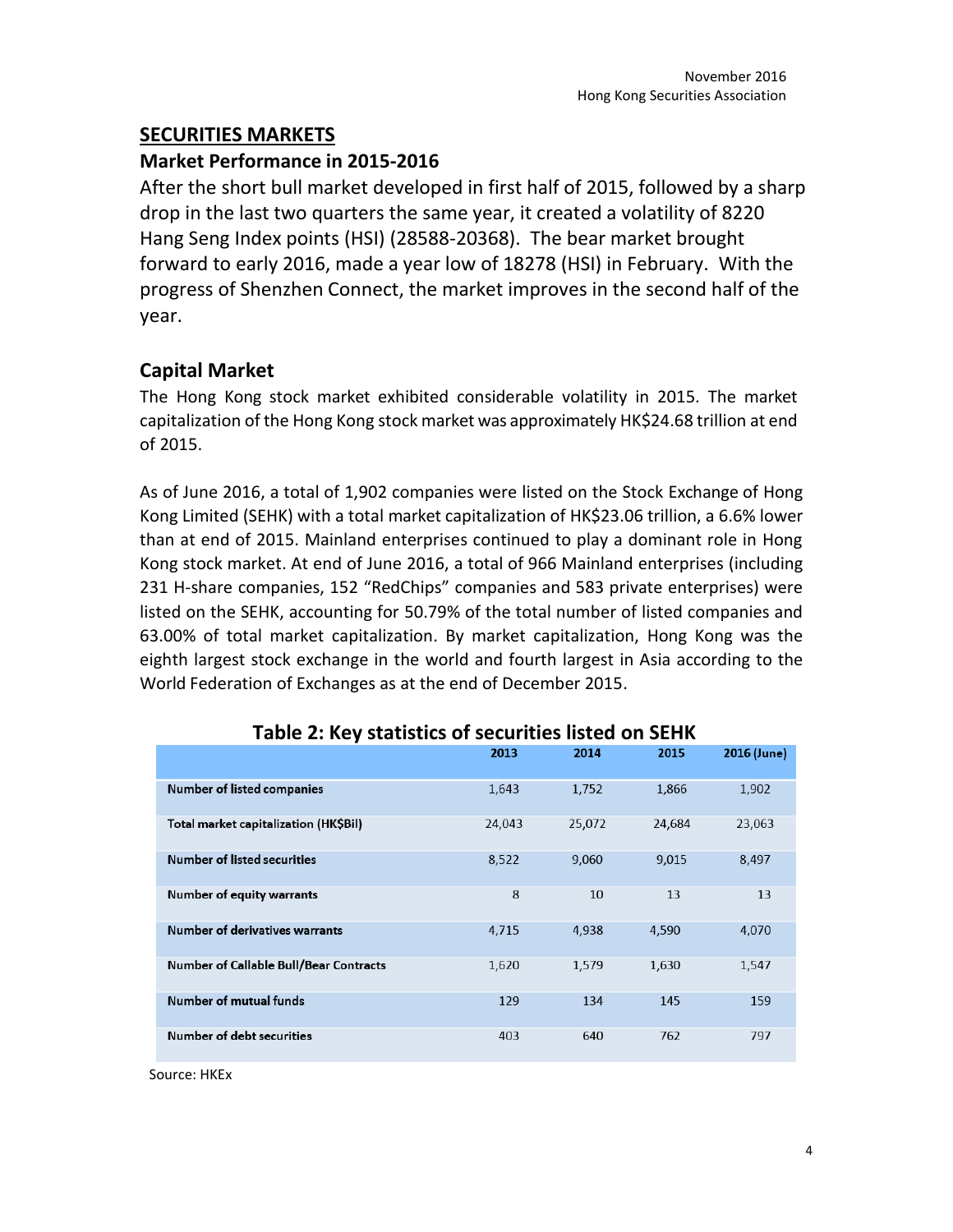



As it has always been, Hong Kong is an international market, investors come from all over the places in the world, particularly the other financial centers.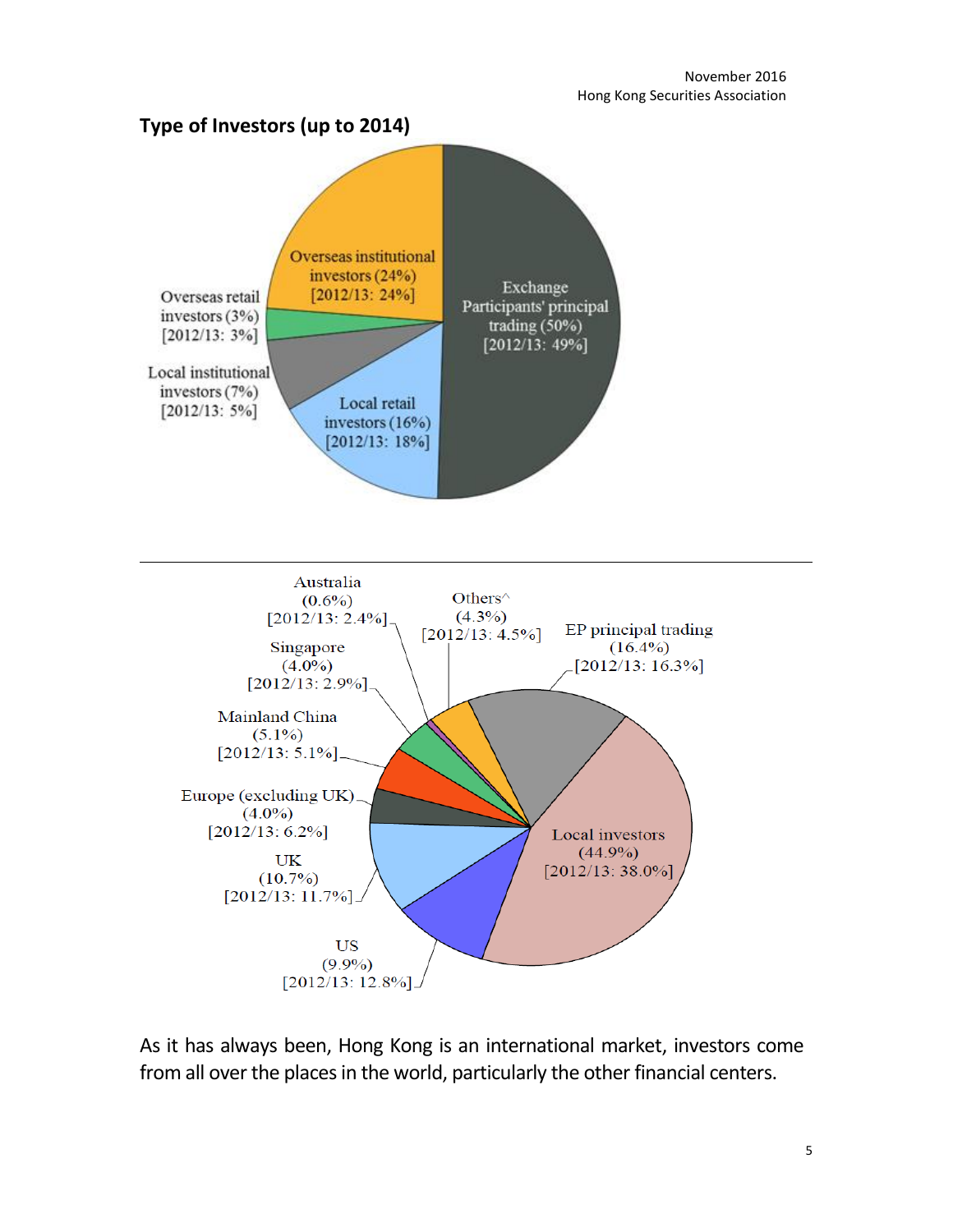## **Fund Raising Capital Market**

Total equity capital raised for 2015, comprising initial public offerings (IPOs) and post-listing capital raising increased by 18.34% to HK\$1,115.64 billion.



**Chart 3: Total Fund Raised-Equity Capital Market**

Source: HKEx

There were 124 initial public offerings (IPOs) in Hong Kong during 2015 compared to 115 IPOs during 2014. Total IPO funds raised amounted to HK\$261.3 billion, an increase of approximately 12.39% compared to HK\$232.5 billion in 2014. IPO funds raised by Mainland companies accounted for 92% of the market total during 2015.

Hong Kong ranked first in IPO activities worldwide during 2015 and came second in both 2014 and 2013.

There were 38 IPOs in Hong Kong during the first half of 2016. IPO funds raised totaled HK\$43.6 billion. IPO funds raised by Mainland companies accounted for 91% of the market total during the first half of 2016.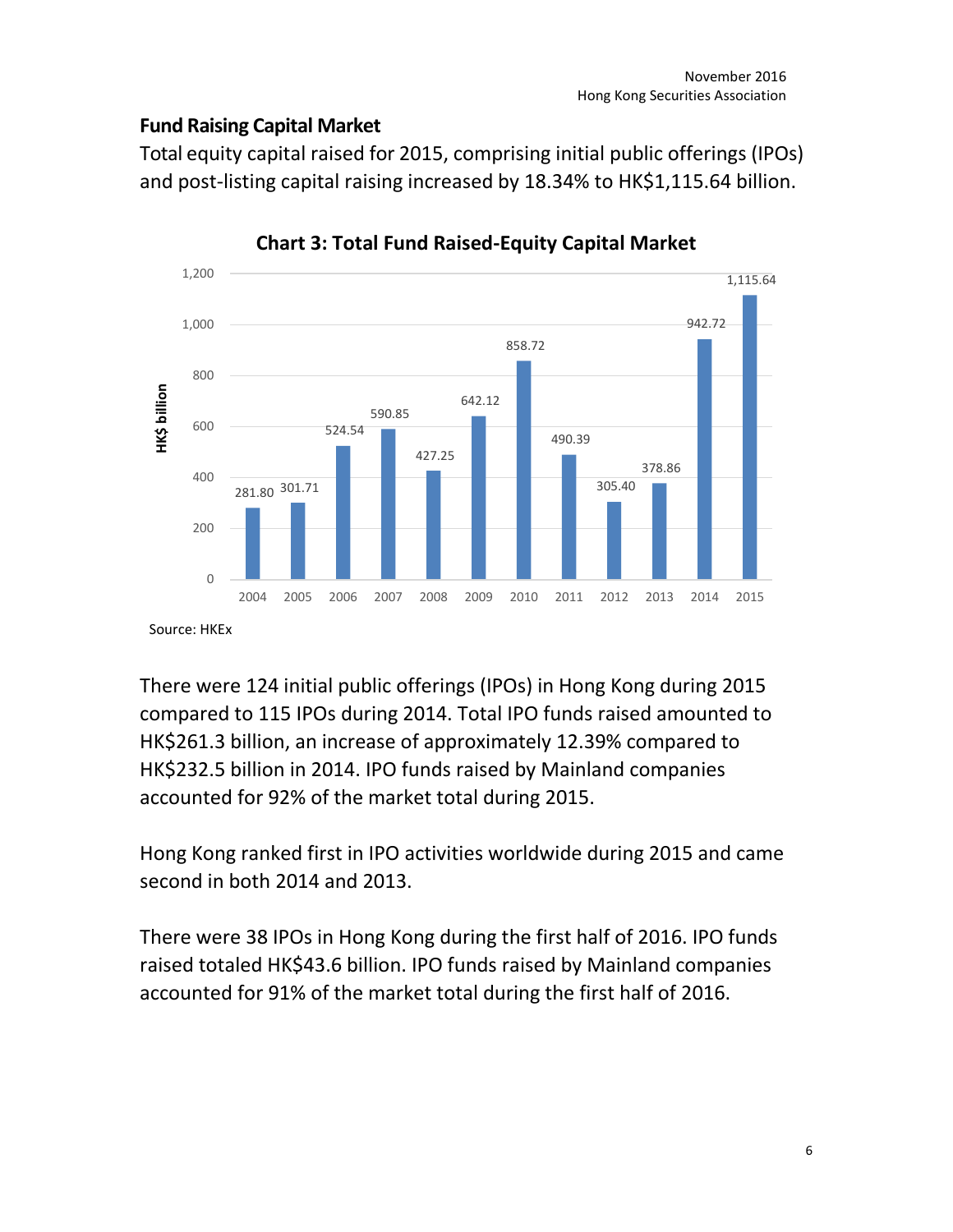

## **Chart 4: Number of IPOs and Fund Raised**

Source: HKEx





Source: HKEx

#### **Equities Market**

In early 2015, the market rose in tandem with the Mainland's market rally. Optimism about increasing capital inflows via Shanghai-Hong Kong Stock Connect and hopes for further supportive measures on the Mainland paced gains.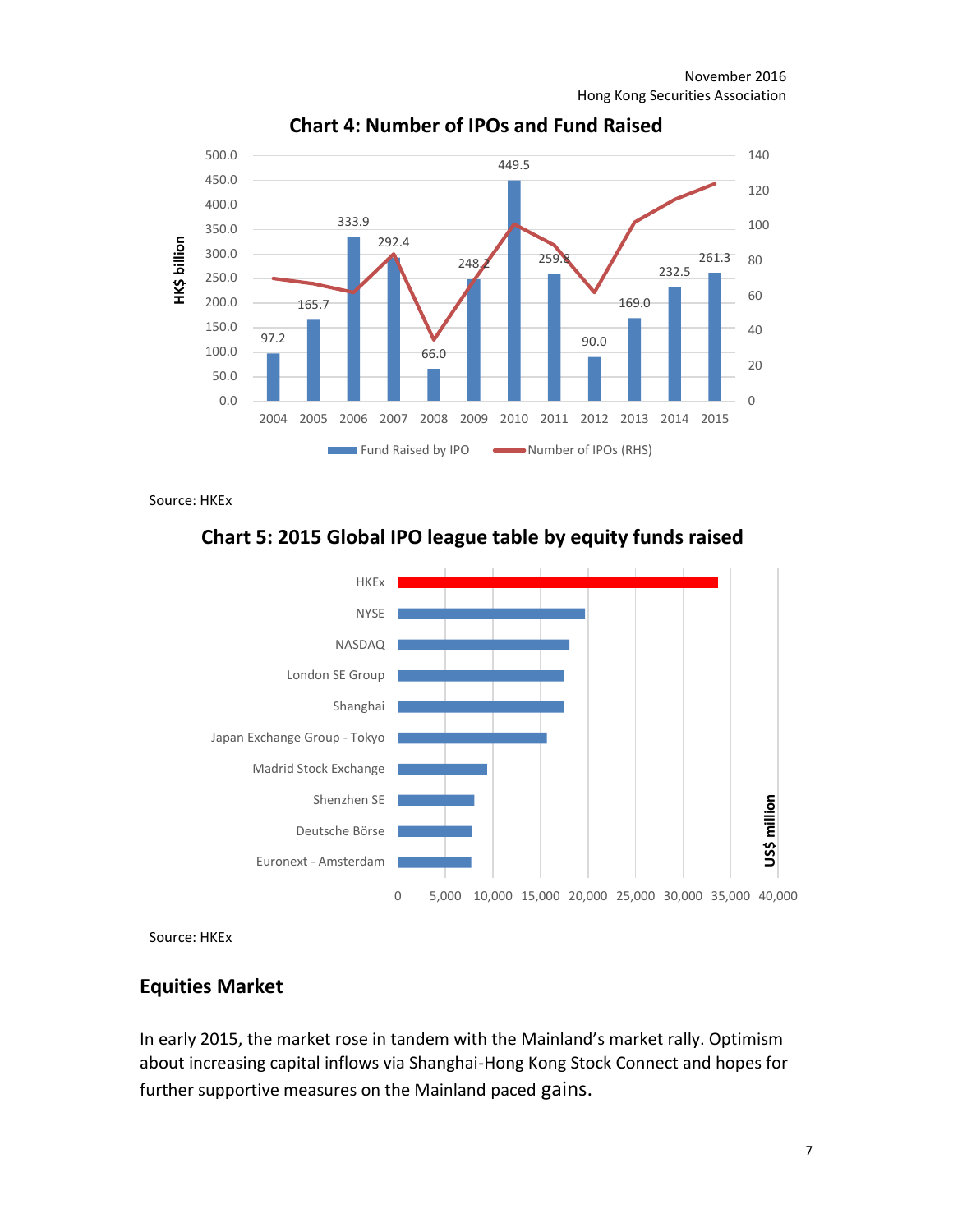

## **Chart 6: Movements of Hang Seng Index**

Source: HKEx

In mid-2015, the market became volatile amid heavy sell-offs in the Mainland market. The HSI recorded its largest intra-day decline in history on 8 July. It once dropped 2,138 points and closed 1,458 points (5.8%) lower. Later, the Hong Kong market rebounded on hopes of further stimulus measures from the Mainland. Following the US Fed's decision to raise rates at a gradual pace, market losses were trimmed somewhat.

In late 2015, the market declined on lingering uncertainties over the outlook for the Mainland economy and the volatility of the renminbi. Liquidity concerns over upcoming IPOs on the Mainland also paced losses.

In January 2016, the market fell on intensifying worries over Mainland economic slowdown. Volatility in the renminbi and commodity prices also added to losses. Later, following gains in overseas and Mainland markets, the local market rebounded amid optimism about further stimulus measures by global central banks. The RRR cut by the PBoC in February and easing worries over interest rate hikes in the US lifted sentiment. In April, the local market fell amid lingering concerns about the economic outlook in the Mainland and uncertainties about the timing of US rate hikes. In June, sentiment was affected by uncertainties about the UK's vote to exit the EU. Later, the market rebounded amid expectations over central banks' stimulus and speculation of the launch of Shenzhen-Hong Kong Stock Connect.

Total securities market turnover in 2015 was HK\$26.09 trillion, up 52.1% from HK\$17.16 trillion in 2014. The average daily turnover for the securities market in 2015 was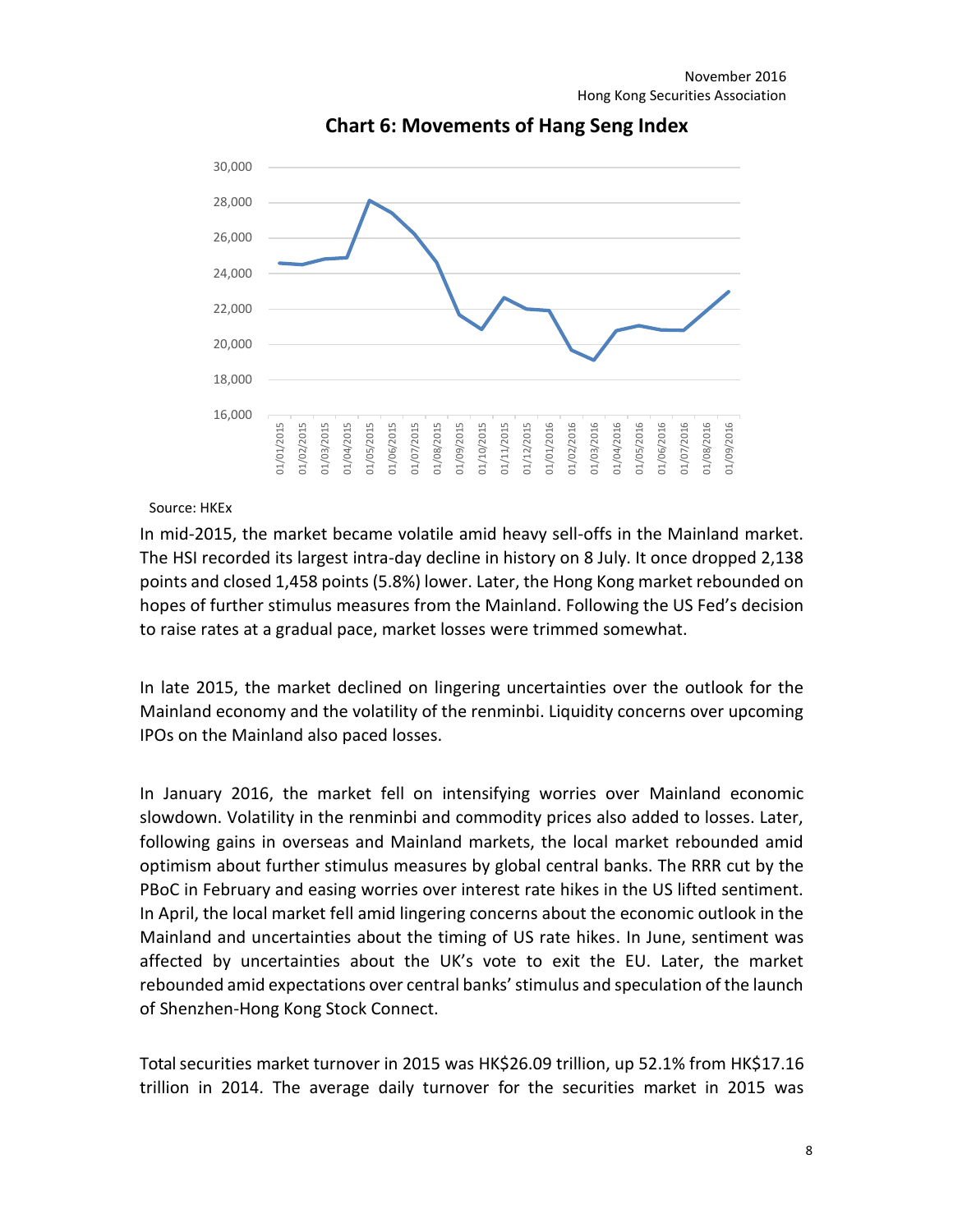HK\$105.6 billion, 51.9% higher from HK\$69.5 billion in 2014. Mainland stocks remained the most actively traded stocks. Mainland stocks'share of total market turnover was 36% in 2015 compared to 37% in 2014



**Chart 7: Trading statistics**

Source: HKEx

Trading in the local stock market decreased. During the first half of 2016, average daily turnover amounted to \$67.5 billion, 22% lower than the \$86.7 billion in the second half of 2015.

## **Futures and Options Market**

The Hong Kong Exchanges and Clearing Limited (HKEx) futures and options market in 2015 recorded a total annual trading volume of 189.82 million contracts, up 33.27% from annual trading volume of 142.44 million contracts in 2014.

The average daily turnover of futures and options in 2015 was 768,520 contracts compared with the 576,676 contracts in 2014.

The average daily turnover of futures and options for the first six months of 2016 was 781,427 contracts, a decrease of 3% when compared with the 808,377 contracts for the same period last year.